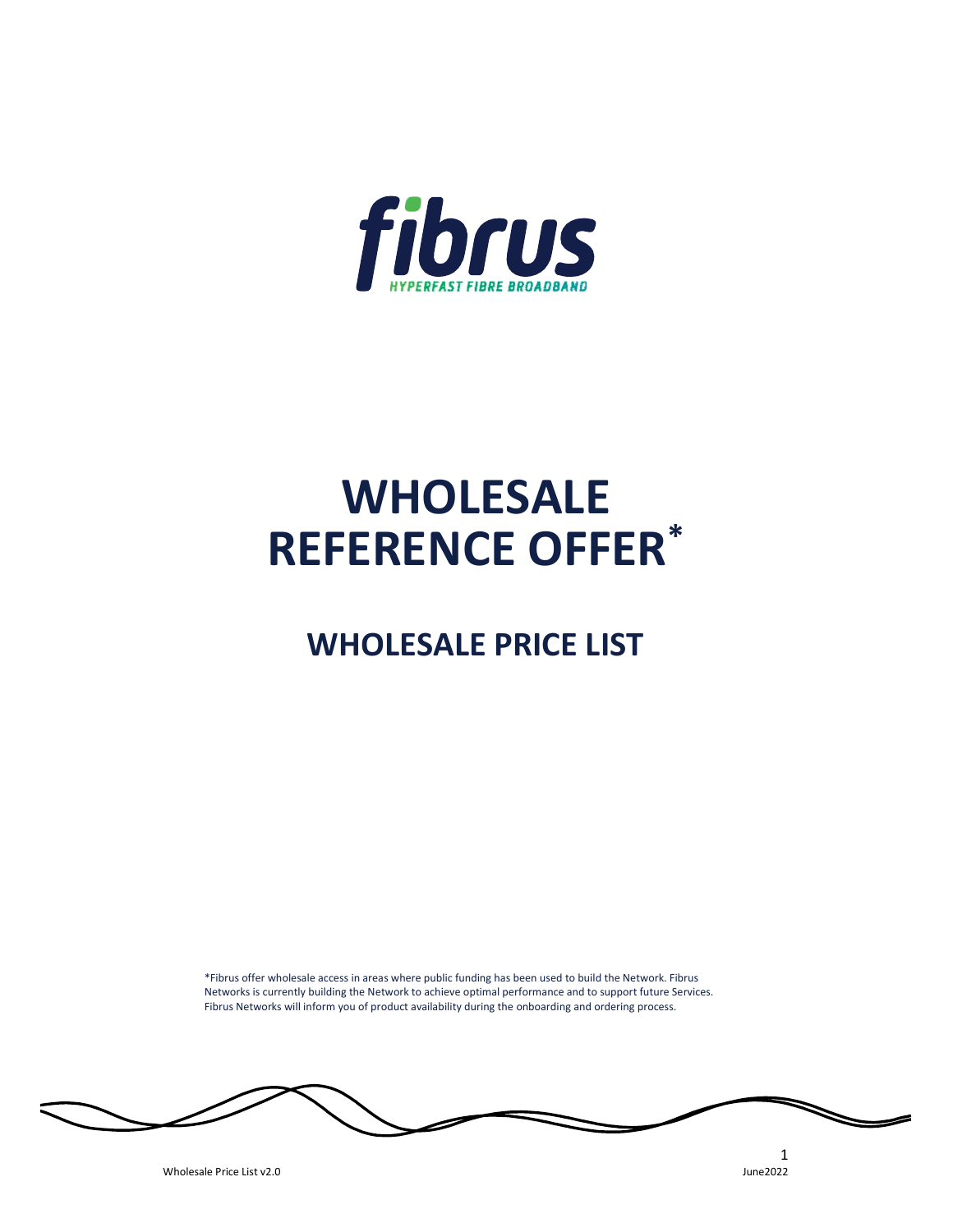## **TABLE OF CONTENTS**

| 2.             |  |
|----------------|--|
| $\mathbf{3}$ . |  |
| $\mathbf{4}$ . |  |
| 5.             |  |
| 6.             |  |
| 7 <sub>1</sub> |  |

NOTE: All prices quoted are exclusive of and subject to VAT

 $\overline{2}$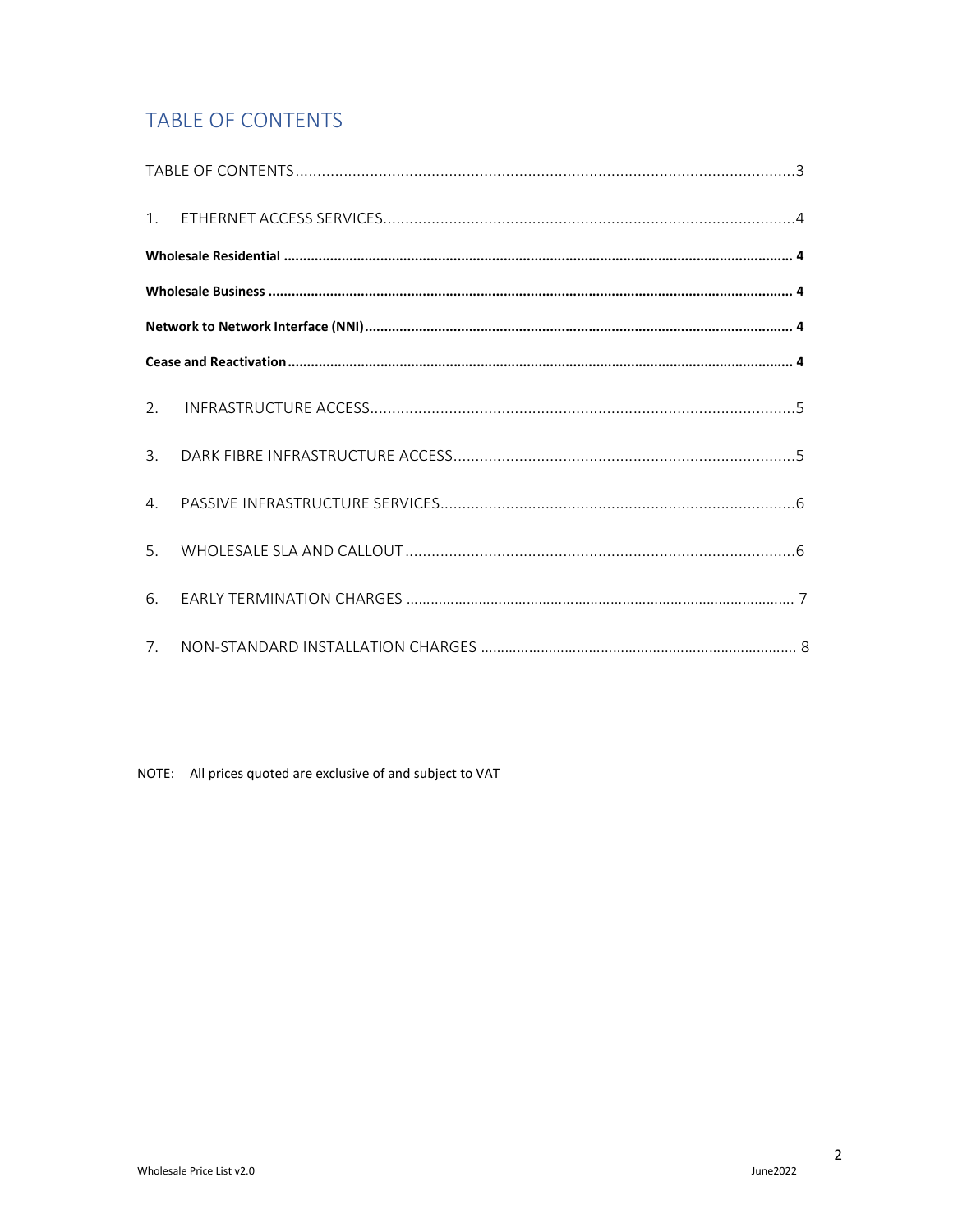## 1. Ethernet Access Services

#### Wholesale Residential

| Code        | <b>Wholesale Residential</b>  | Description                                | Installation/<br>One Off Fee | <b>Monthly Charge</b> | <b>Minimum Term</b> | <b>SLA</b> |
|-------------|-------------------------------|--------------------------------------------|------------------------------|-----------------------|---------------------|------------|
| RFFL        | Residential Full Fibre Lite   | 50 Mb/s downstream;<br>20 Mb/s upstream    | £50                          | £24.50                | 12 Months           | Standard   |
| RFFE        | Residential Full Fibre Entry  | 100 Mb/sdownstream;<br>30 Mb/s upstream    | £50                          | £26.00                | 12 Months           | Standard   |
| <b>RFFM</b> | Residential Full Fibre Median | 300 Mb/s downstream;<br>100 Mb/s upstream  | £50                          | £30.00                | 12 Months           | Standard   |
| <b>RFFB</b> | Residential Full Fibre Best   | 1000 Mb/s downstream;<br>300 Mb/s upstream | £50                          | £55.00                | 12 Months           | Standard   |

#### Wholesale Business

| Code        | <b>Wholesale Business</b>       | <b>Description</b>                         | Installation/<br>one off Fee | <b>Monthly Charge</b> | <b>Minimum Term</b> | <b>SLA</b> |
|-------------|---------------------------------|--------------------------------------------|------------------------------|-----------------------|---------------------|------------|
| <b>BFFE</b> | Business Full Fibre Entry       | 100 Mb/s downstream;<br>100 Mb/s upstream  | £50                          | £35.00                | 24 Months           | Plus       |
| BFFE+       | Business Full Fibre Entry Plus  | 200 Mb/s downstream;<br>200Mb/s upstream   | £50                          | £45.00                | 24 Months           | Plus       |
| <b>BFFP</b> | <b>Business Full Fibre Plus</b> | 300 Mb/s downstream;<br>300 Mb/s upstream  | £50                          | £65.00                | 24 Months           | Plus       |
| <b>BFFS</b> | Business Full Fibre Super       | 350 Mb/s downstream;<br>350 Mb/s upstream  | £50                          | £90.00                | 24 Months           | Plus       |
| BFFS+       | Business Full Fibre Super Plus  | 600 Mb/s downstream;<br>600 Mb/s upstream  | £50                          | £100.00               | 24 Months           | Plus       |
| <b>BFFB</b> | <b>Business Full Fibre Best</b> | 1000 Mb/s downstream;<br>1000Mb/s upstream | £50                          | £130.00               | 24 Months           | Plus       |

### Cease and Reactivation of Wholesale Residential or Business

| Code        | <b>Wholesale Cease &amp; Reactivation Description</b>                                                                                                |                                                  | <b>Installation/ One Off Fee</b> |  |  |  |  |
|-------------|------------------------------------------------------------------------------------------------------------------------------------------------------|--------------------------------------------------|----------------------------------|--|--|--|--|
| <b>BSCO</b> | Service Cease Order*                                                                                                                                 | Order placed via OWG to Cease a Service          | £33.33                           |  |  |  |  |
| <b>BSRO</b> | Service Reactivation Order                                                                                                                           | Order placed via OWG for Reactivation of Service | £33.33                           |  |  |  |  |
|             | <sup>*</sup> If the Cease Order is placed within the minimum term for the product or service, Early Termination Charges will apply (see 6.1 and 6.2) |                                                  |                                  |  |  |  |  |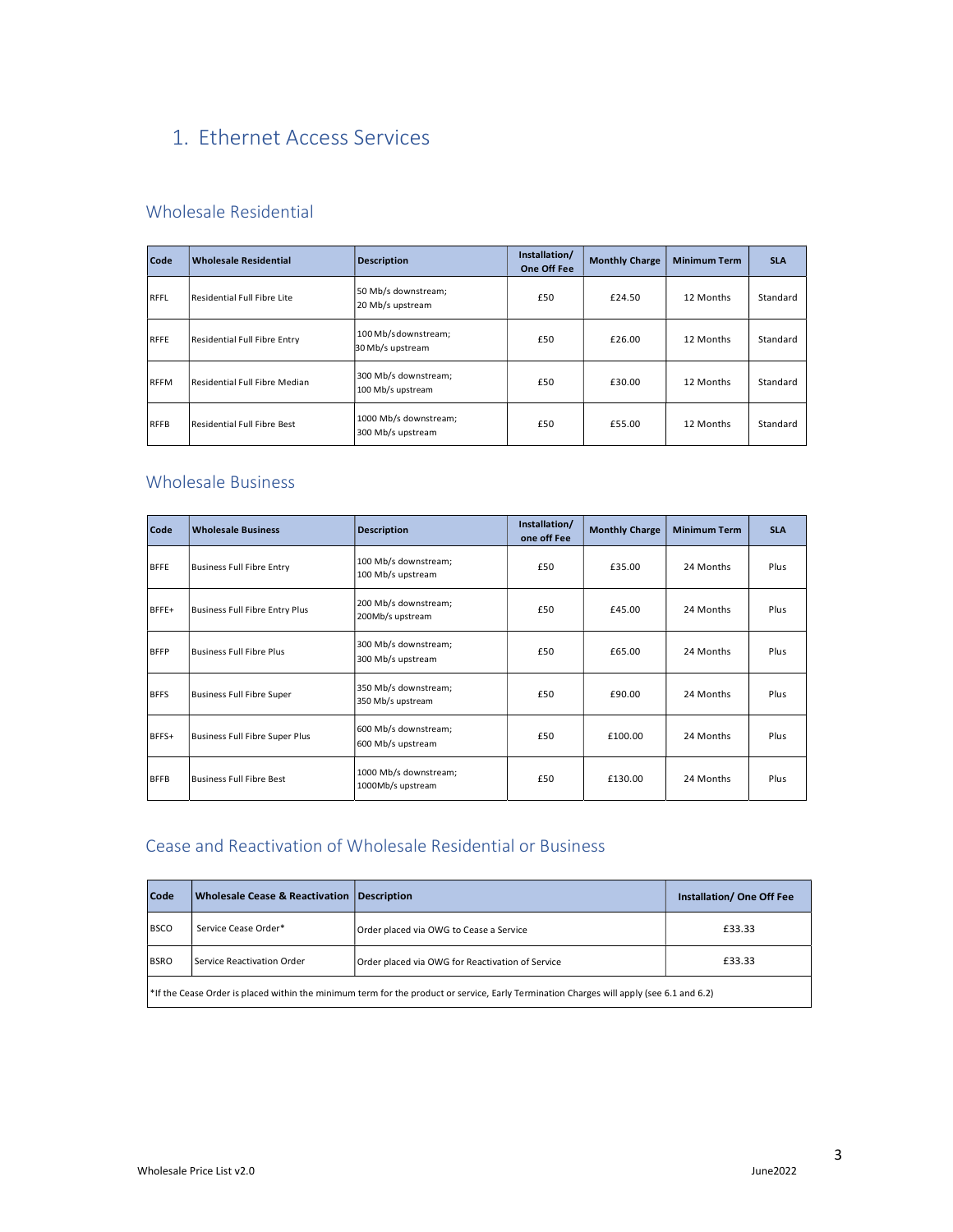## 2. Infrastructure Access (for use with Ethernet Access Services)

#### Network to Network Interface (NNI)

| Code             | Wholesale NNI       | Description                                                                                      | Installation/<br>one off Fee | <b>Monthly Charge</b> | <b>Minimum Term</b> | <b>SLA</b> |
|------------------|---------------------|--------------------------------------------------------------------------------------------------|------------------------------|-----------------------|---------------------|------------|
| NN <sub>12</sub> | 10 Gb/s NNI Ports   | 10 Gbps Core NNI Port<br>(located within a Data Centre and<br>requires Data Centre Cabinet)      | N/A                          | £250                  | 12 months           | Plus       |
| NNI3             | 1000 Gb/s NNI Ports | 100 Gbps Core NNI Port<br>(located within a Data Centre and<br>requires Data Centre Cabinet)     | N/A                          | £2000                 | 12 months           | Plus       |
| <b>I</b> ISH     | In Span Handoff     | In Span Handover, (where available)<br>is presented in an ISH enclosure within an ISH<br>chamber | N/A                          | £250                  | 12 months           | Plus       |

#### Data Centre Cabinet for NNI

| Code | <b>Wholesale Passive</b><br>Infrastructure | Description                                                              | <b>Survey Fee</b>                                   | Installation/<br>One Off Fee | <b>Monthly</b><br>Charge | <b>Minimum</b><br><b>Term</b> | <b>SLA</b> |
|------|--------------------------------------------|--------------------------------------------------------------------------|-----------------------------------------------------|------------------------------|--------------------------|-------------------------------|------------|
| PACU | Active Cabinet Space                       | 1U Active Cabinet Space in existing<br>active cabinet (where available). | £400                                                | £500.00<br>per hour onsite   | £550                     | 5 Years                       | Standard   |
| PAAU | Adjacent Cabinet Space                     | 1U Space in Cabinet Adjacent to Fibrus<br>Active Cabinet                 | £400                                                | £500.00<br>per hour onsite   | £650                     | 5 Years                       | Standard   |
| PACP | Cabinet Power                              | 48V Power Supply                                                         | N/A                                                 | £1,000                       | £850                     | 5 Years                       | Standard   |
| PACB | Battery Backup,<br>Rectifier/Regulator     | Battery back-up to support short term<br>power outages                   | £400*<br>(*included within<br>Cabinet Space Survey) | £1,000                       | £300                     | 5 Years                       | Standard   |

## 3. Dark Fibre Infrastructure Access

| Code             | <b>Wholesale Dark Fibre</b>                           | <b>Description</b>                                                                 | <b>Survey Fee</b> | Installation/<br>one off Fee | <b>Monthly</b><br>Charge | <b>Minimum</b><br>Term | <b>SLA</b> |
|------------------|-------------------------------------------------------|------------------------------------------------------------------------------------|-------------------|------------------------------|--------------------------|------------------------|------------|
| <b>DFAN</b>      | Dark Fibre in Access Network<br>Segment               | Dark Fibre in Access Network Segment 1, 2 or 3<br>per metre or part thereof        | N/A               | N/A                          | £0.057<br>Per metre      | 5 Years                | Plus       |
| DFC1             | Dark Fibre Segment;<br>single end connection new      | Dark Fibre Segment 1,2,3 or Backhaul single<br>end connection new patch panel      | N/A               | £137                         | N/A                      | N/A                    | Plus       |
| DFC <sub>2</sub> | Dark Fibre Segment;<br>single end connection existing | Dark Fibre Segment 1,2,3 or Backhaul single<br>end connection existing patch panel | N/A               | £61.50                       | N/A                      | N/A                    | Plus       |
| DFBR             | Dark Fibre Backhaul Rental                            | Dark Fibre between Fibrus Active Cabinet<br>Splice Chambers                        | £400              | Subject to Survey            | £0.057<br>Per metre      | 5 Years                | Plus       |
| <b>DFBI</b>      | Dark Single Backhaul IRU                              | Dark Single Fibre between Active cabinet Splice<br>Chambers (20 Year IRU)          | £400              | Subject to Survey            | N/A                      | 20 Years               | Plus       |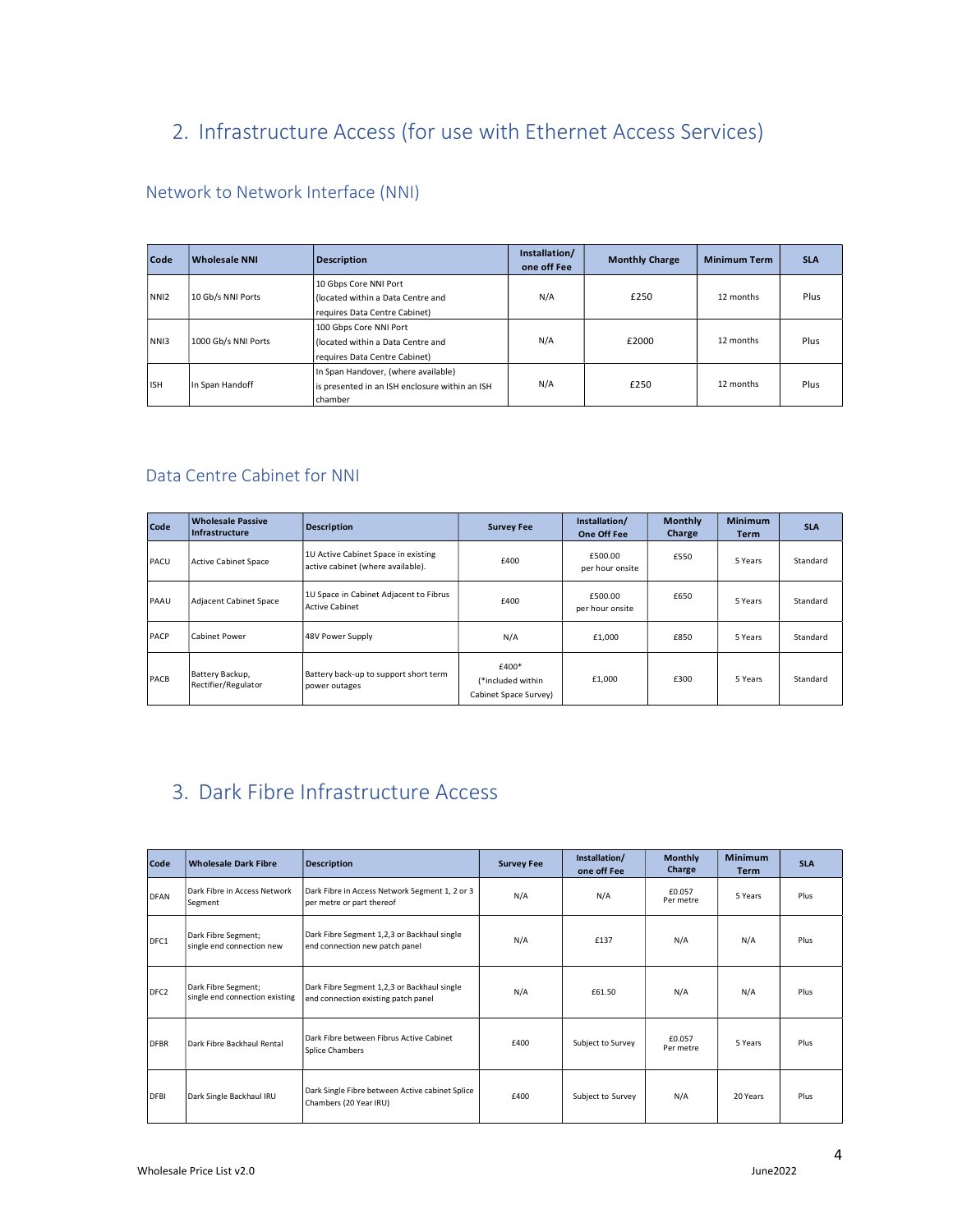| Code | <b>Wholesale Passive</b><br>Infrastructure | <b>Description</b>                                                                             | <b>Survey Fee</b> | Installation/<br>one off Fee | <b>Monthly Charge</b> | Minimum<br><b>Term</b> | <b>SLA</b> |
|------|--------------------------------------------|------------------------------------------------------------------------------------------------|-------------------|------------------------------|-----------------------|------------------------|------------|
| PCFE | Splice Chamber Facility Entry              | Splice Chamber Facility Entry is the rental<br>per cable, BFT or sub duct entry                | N/A               | N/A                          | £0.173                | 5 Years                | Plus       |
| PCFB | Splice Chamber Breakthrough                | Splice Chamber Breakthrough is a<br>one-off cost to enter a Fibrus<br>  chamber                | N/A               | £581.41                      | N/A                   | N/A                    | N/A        |
| PDSR | Facility in Spine Duct - Rental            | Rental in Spine duct per linear metre.<br>Direct cable, Blown Fibre Tubing (BFT) or<br>subduct | £400              | Subject to Survey            | £0.024<br>Per metre   | 5 Years                | Plus       |
| PDSI | Facility in Spine Duct - IRU               | IRU in Spine duct per linear metre for<br>direct cable, Blown Fibre Tubing (BFT) or<br>subduct | £400              | £2.00<br>Per metre           | N/A                   | 20 Years               | Plus       |
| PCFA | Splice Chamber Facility Apparatus          | Splice Chamber Facility Apparatus is the<br>rental per closure, joint or similar               | N/A               | N/A                          | £1.568                | 5 years                | Plus       |
| PPFC | Pole Facility Cable                        | Facility to locate cable on single pole with<br>the rental per cable                           | N/A               | N/A                          | £0.194                | 12 months              | Plus       |
| PPFS | Pole Facility Single User Termination      | Pole Apparatus Facility with rental per<br>closure, joint or similar feeding a single<br>user  | N/A               | N/A                          | £0.412                | 12 months              | Plus       |
| PPFM | Pole Facility Multi User Termination       | Pole Apparatus Facility with rental per<br>closure, joint or similar feeding multiple<br>users | N/A               | N/A                          | £0.963                | 12 months              | Plus       |

## 4. Passive Infrastructure Services

## 5. Wholesale SLA and Callout

#### Service Level Agreements

| Code                                                                                                                                                                                  | <b>Wholesale Service Levels</b> | <b>Target Response</b><br><b>Time</b> | <b>Target Restoration</b><br><b>Time</b> | Price* |  |  |  |
|---------------------------------------------------------------------------------------------------------------------------------------------------------------------------------------|---------------------------------|---------------------------------------|------------------------------------------|--------|--|--|--|
| <b>FSLAS</b>                                                                                                                                                                          | <b>Fibrus Standard</b>          | 1 working day                         | 2 working days                           |        |  |  |  |
| <b>FSLAP</b>                                                                                                                                                                          | Fibrus Plus**                   | 8 working hours                       | 1 working day                            | £75    |  |  |  |
| FSLAG                                                                                                                                                                                 | Fibrus Gold                     | 4 hours                               | 24 hours                                 | £143   |  |  |  |
| *Monthly fee is the price to upgrade from Fibrus Standard.<br>**Fibrus Plus comes as standard on some products, hence the upgrade price to Fibrus Gold would be less Fibrus Plus fee. |                                 |                                       |                                          |        |  |  |  |

#### Callout Charges

| Code        | Wholesale Engineer On-Site Support                                                                                                                                                     | Charge | <b>Notes</b>        |
|-------------|----------------------------------------------------------------------------------------------------------------------------------------------------------------------------------------|--------|---------------------|
| <b>FECO</b> | Fibrus Engineering On-Site support Call-Out fee:<br>Initial call out charge per instance of Wholesale Partner requesting<br>support and the fault is not with Fibrus.                  | £500   | Per instance        |
| <b>FEOS</b> | Fibrus Engineering On-Site support:<br>Hourly charge per engineer, including travel time, per instance of<br>Wholesale Partner requesting support and the fault is not with<br>Fibrus. | £150   | Hourly per engineer |